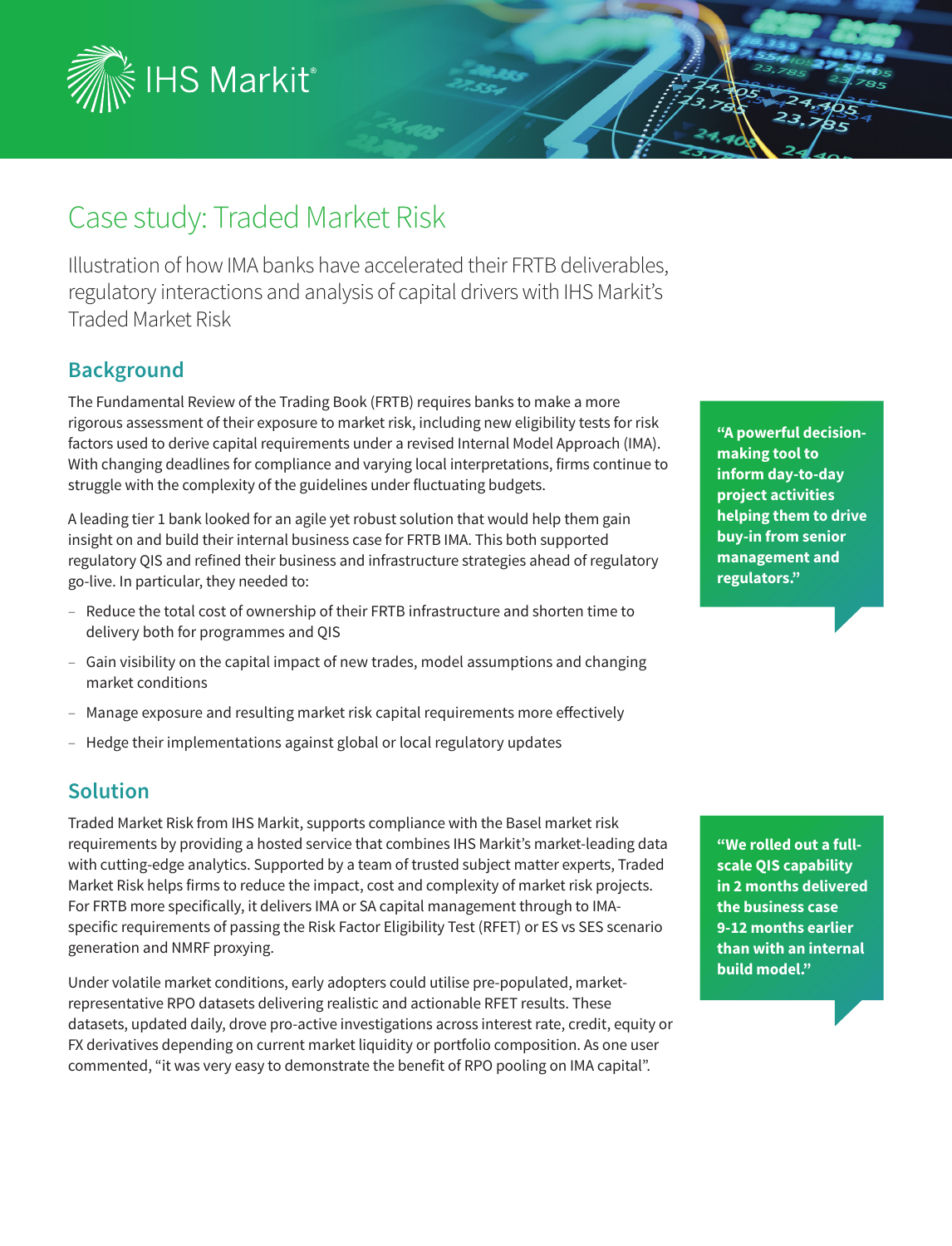Whilst many banks have similar broad RFET definitions, the consequences of risk factor observability translate very differently in IMA capital terms on individual portfolios. Using Traded Market Risk, FRTB quants could measure the capital impact of a change in modellability mapping assumption or NMRF proxy decision in a matter of minutes using its sensitivity-based capital what-if capability. This gave the bank a powerful decisionmaking tool to inform day-to-day project activities. This in turn drove buy-in from senior management as well as regulators and enabled the bank to run multiple capital scenarios concurrently with next to no impact on their existing infrastructure.



**"The bank was able to increase modellable risk factors eligible for ES models under IMA by 40% on average."**

Figure 1: FRTB RFET/modellability results on OIS curves over 4 consecutive quarters

Other FRTB teams using Traded Market Risk have also built rapid insight into IMA vs SA benefits and key focus areas for data or model fine-tuning despite regulatory delays by leveraging our agile self-service configuration capability. This has helped shape regulatory interactions and maximise value under growing budget constraints while educating internal stakeholders and regulators alike on their model assumptions and capital analyses.

### **Project outcomes and benefits**

#### **Accelerated time-to-delivery**

Traded Market Risk offered an accelerated time-to-delivery where the bank rolled out fullscale QIS capability for the first asset class in two months and the whole portfolio in under 6 months after an initial proof of concept. A single user can now update current QIS analyses as a part-time activity in a month. Another bank was able to deliver IMA vs SA business case decision 9 to 12 months earlier compared to internal builds.

#### **Reduced capital charges**

One of the banks was able to increase modellable risk factors eligible for ES models under IMA by 40% on average for interest rate derivatives by using the Traded Market Risk FRTB data service. They were able to proxy another 20% non-modellable risk factors on average across asset classes by using the scenario service thereby attracting much lower SES capital charges on the resulting basis.

**"We accelerated IMA programmes by 2 years at least with 50% of originally estimated resources."**